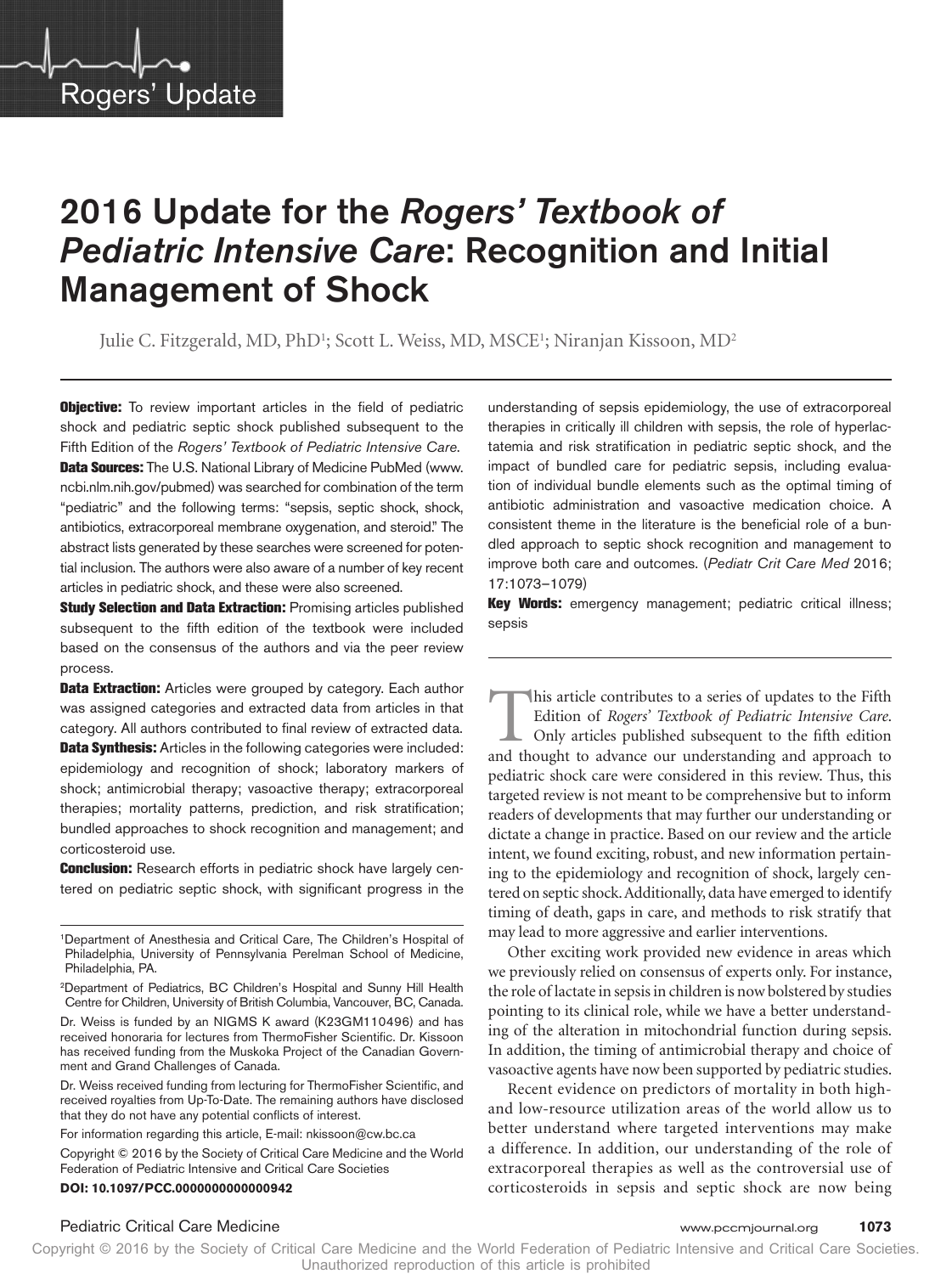#### Fitzgerald et al

bolstered by some direct evidence. Furthermore, meticulous and robust quality improvement projects have elucidated some beneficial approaches to shock recognition and management. These include the use of rapid improvement cycles as well as electronic activation alerts and protocols. Finally, although not pediatric-specific, a comprehensive "roadmap for future research" in sepsis provides insight into how to unravel the pathobiology and address the thorny issues of sepsis recognition and management on a global scale (1).

# **EPIDEMIOLOGY AND RECOGNITION OF SHOCK**

Several large studies have reported on the occurrence and outcomes of septic shock among children who require intensive care. The first study, by Schlapbach et al (2), examined 97,127 children younger than 16 years admitted to PICUs in Australia and New Zealand between 2002 and 2013. Patients were identified using diagnostic codes that have been implemented within the Australia and New Zealand Pediatric Intensive Care registry, and sepsis was defined using consensus criteria (3). Overall, 6.9% of patients had invasive infections, 2.9% had sepsis, and 2.1% had septic shock with the standardized frequency increasing over time in each category. Seventeen percent of the children with septic shock died, with a nonsignificant trend toward lower mortality over time. Notably, the combination of invasive infection, sepsis, and septic shock accounted for over one-quarter of all PICU deaths. In multivariable analyses, oncologic conditions, bone marrow transplantation, chronic neurologic disorders, and illness severity scores were independently associated with mortality.

The second was the Sepsis Prevalence, Outcomes, and Therapies (SPROUT) study, which was an international prospective point prevalence study conducted on 5 days throughout 2013–2014 at 128 sites in 26 countries (4). The SPROUT study prospectively screened 6,925 PICU patients using consensus criteria for severe sepsis and septic shock and found a prevalence of 8.2% (95% CI, 7.6–8.9%) and PICU mortality rate of 24%. Prevalence and mortality ranged 6–23% and 11–40%, respectively, across geographic regions. Seventeen percent of survivors exhibited at least new moderate disability at hospital discharge.

Similarly, using data from 43 U.S. children's hospitals in the Pediatric Health Information System (PHIS) database between 2004 and 2012, Ruth et al (5) reported a 7.7% prevalence of severe sepsis among PICU admissions with an associated mortality of 14.4%. Balamuth et al (6) also used 2004–2012 PHIS data to investigate hospital-wide sepsis prevalence and mortality using two different *International Classification of Diseases*, Ninth Revision, Clinical Modification code strategies, noting a seven-fold higher prevalence and three-fold lower mortality for patients identified using combination codes for infection plus organ dysfunction compared to sepsis-specific codes. For those patients with sepsisspecific codes, whom this same group has shown to be a more reliable indicator of true severe sepsis (7), mortality was 21.2%.

Together, these large epidemiologic studies highlight the persistent burden of septic shock among children requiring intensive care, with a mortality rate of 14–24% within PICUs that exceeds estimates from population-based registries and approaches ICU mortality rates reported in adults. In particular, the study by Balamuth et al (6) emphasizes that the more commonly reported pediatric sepsis mortality rates of 2–8% (8–10) are likely to be diluted by the inclusion of large numbers of children with mild sepsis who do not require critical care. Indeed, Kissoon and Uyeki (11) emphasized that sepsis-related pediatric deaths are likely to be substantially underestimated worldwide—especially in resource-limited settings—because childhood deaths due to infections outside of the neonatal period are currently categorized by infection type even though the unifying feature of nearly all of these deaths is that they are due to sepsis.

Neither of the two above studies accounted for sepsisor shock-related deaths prior to hospital or PICU admission. Cvetkovic et al (12) studied 627 consecutive referrals of children up to age 16 years for severe sepsis/septic shock to a regional PICU transport service in North Thames, United Kingdom, between 2005 and 2011. Of the 130 children who died within 1 year of the initial referral, 55% died within 24 hours including half of these deaths occurring prior to PICU admission. The majority of these early deaths reflected unsuccessful shock resuscitation with cardiac arrest. Although the high occurrence of fulminant meningococcal septic shock in this study (one-third of deaths) may limit generalizability to other regions, the authors pointed out that delayed or inadequate resuscitation is problematic in many of these cases (13, 14). In addition, these findings raise concern that hospital-based epidemiologic studies and PICU-based interventional trials may inadvertently exclude many patients with fulminant shock at high risk for poor outcomes, and that future clinical trials, quality improvement efforts, and education need to be directed to the pre-PICU environment.

An ongoing challenge to the early recognition of septic shock in children is the lack of "gold-standard" criteria to define either sepsis or shock. In the SPROUT study, 31% of PICU patients diagnosed with severe sepsis or septic shock by the treating physician did not meet published consensus criteria for these conditions, even though mortality remained high at 17% for these patients (15). Recently, updated definitions and criteria were developed to better integrate sepsis pathobiology with content-valid clinical criteria for sepsis and septic shock in adults (16). Rather than using nonspecific systemic inflammatory response syndrome (SIRS) criteria, Sepsis-3 now recommends prompt evaluation for infection-induced organ dysfunction for adult patients with tachypnea, abnormal mentation, or hypotension. However, this approach has not yet been recommended for children and whether simplifying criteria to suspect sepsis can improve early recognition and enhance resuscitation in a manner that improves outcomes remains to be tested.

#### **1074** www.pccmjournal.org November 2016 • Volume 17 • Number 11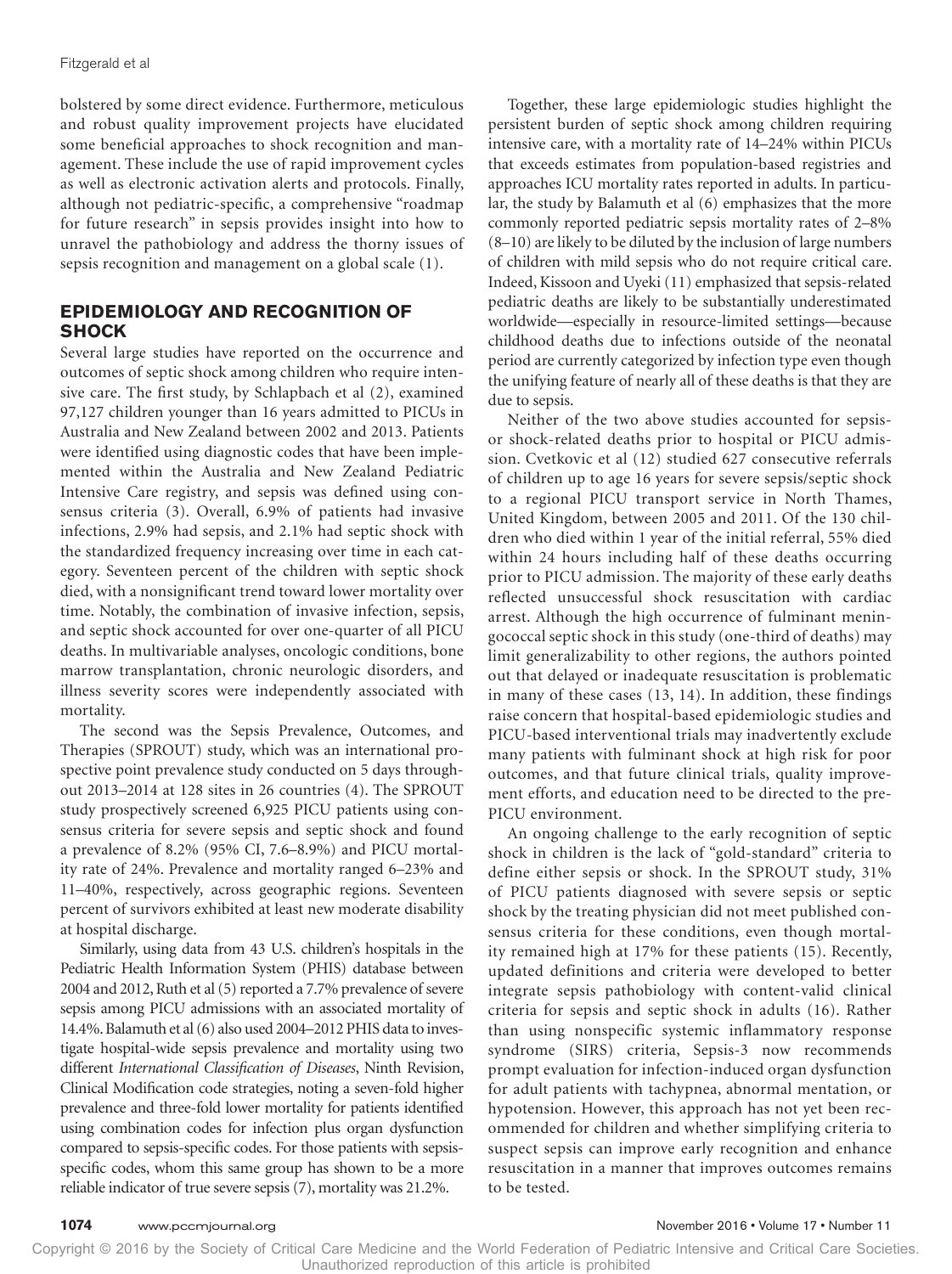# **LABORATORY MARKERS OF SHOCK**

The optimal marker to identify shock and determine response to resuscitative therapies remains controversial. While serial blood gas and lactate evaluations are widely used to compliment the clinical assessment of systemic perfusion, strong data supporting the utility of hyperlactatemia and lactate clearance in pediatric shock have been lacking. Two recent studies by Scott et al (17, 18) have shed additional light on the potential utility of lactate testing to aid physician diagnosis and management of shock in the emergency department setting. In a prospective cohort study of 239 children less than 19 years with SIRS, those with venous lactate greater than or equal to 4 mmol/L had a relative risk of 5.5 (95% CI, 1.9–16.0) of developing organ dysfunction within 24 hours of presentation and had a longer duration of organ dysfunction than patients without elevated lactate (median, 6 vs 2 d) (18). In a separate study, Scott et al (17) found that normalization of lactate to less than 2 mmol/L within 4 hours of septic shock presentation was associated with a lower adjusted risk of persistent organ dysfunction at 48 hours (adjusted risk ratio, 0.47 [0.29, 0.78]). However, lactate clearance of at least 10% over 2–4 hours was not associated with decreased organ dysfunction at 48 hours. Two important notes about the 2016 Scott et al (17) study are that 1) the overall median lactate level was relatively low at 2–3 mmol/L and 2) the subgroup with lactate normalization had a significantly lower initial median lactate compared to the nonnormalization group (2.0 vs 3.6 mmol/L) suggesting normalization was a potential surrogate for lower illness severity. Although these studies provide new data about the potential diagnostic and prognostic utility of lactate measurements in pediatric septic shock, there remain insufficient data testing lactate-guided shock resuscitation algorithms or comparison of lactate to more direct measures of cardiac output or regional blood flow assessments in children. Furthermore, even if hyperlactatemia does indicate a higher "relative" mortality risk, several studies have also shown unacceptably high mortality in children with septic shock without hyperlactatemia (19, 20).

The recently published updated definition of adult septic shock extends prior notions of septic shock as a state of acute circulatory failure to a condition with both circulatory and cellular metabolic abnormalities (16). Although Sepsis-3 recommends using hyperlactatemia to identify "cellular metabolic abnormalities" in adults, the task force conceded that blood lactate levels are unlikely to capture the complete picture of metabolic derangements in patients with shock. However, elevated lactate often represents an inability to cells to effectively utilize oxygen to make energy (adenosine triphosphate [ATP]) through mitochondrial aerobic metabolism. New pediatric data along these lines were provided by Weiss et al (21) by measuring direct alterations in mitochondrial respiration in peripheral blood mononuclear cells (PBMCs; lymphocytes and monocytes) from 13 children with septic shock and multiple organ dysfunction and 11 PICU controls without sepsis or organ dysfunction. This study demonstrated that bioenergetic reserve (i.e., ability of PBMCs to use oxygen to make ATP

in response to a stress-induced increase in metabolic demand) was decreased and mitochondrial proton leak (i.e., oxygen utilization uncoupled from ATP production) was increased in septic shock. Decreased bioenergetic reserve also inversely correlated with central venous oxygen saturation. Furthermore, changes in mitochondrial membrane potential on day 1–2 were associated with duration of organ dysfunction. This small study supports the concept that cellular metabolic abnormalities are present in pediatric septic shock, though more study is needed to determine its contribution to shock-induced organ dysfunction and clinical outcomes. In adult septic shock, three recent large randomized trials found that universal central venous pressure (CVP)-,  $S\text{cvo}_2$ -, and lactate-guided therapy through a central venous catheter was not superior to standardized protocols with more selective measurement of these variables (22–24). Whether peripheral blood markers or other noninvasive hemodynamic or metabolic assessments will further improve resuscitation of shock in children is not yet clear.

# **ANTIMICROBIAL THERAPY**

Adult literature and the Surviving Sepsis Campaign support rapid administration of antimicrobial therapy in septic shock. However, literature on the impact of shorter time to antimicrobial therapy on outcome in pediatric sepsis is limited. Two retrospective cohort studies performed in PICUs have now been published examining this question. Weiss et al (25) studied 130 patients with severe sepsis treated in a single PICU over a 1-year period. PICU mortality in the cohort was 12%. Median time from sepsis recognition to antimicrobial administration was 140 minutes, and 18% received antimicrobials in the first hour. After adjusting for severity of illness, the odds ratio (OR) of death at PICU discharge was 4.84 (95% CI, 1.45–16.20) for delays in antimicrobial administration greater than 3 hours. Antimicrobial delays greater than 3 hours were also associated with fewer organ failure-free days in this cohort, but not with ventilator-free days or PICU length of stay.

In contrast, van Paridon et al (26) did not find an association between timing of antimicrobial administration and outcome. This study examined 79 children treated in a single PICU meeting a pragmatic definition of sepsis. Included patients had SIRS, suspected or proven bacterial or fungal infection treated with antibiotics, and had an arterial or central venous line. A subset of 44 patients had septic shock, defined as an infusion of an inotrope or vasopressor. One-year mortality for the whole cohort was 6%. Median time from presentation to appropriate antimicrobial administration was 115 minutes, and 25% received antimicrobials in the first hour. There was no association between time to antimicrobials and PICU length of stay or 1-year mortality.

While the study by van Paridon et al (26) did not confirm the association seen by Weiss et al (25), this could be related to sample size, different inclusion criteria, and different primary outcome measures. Van Paridon et al (26) included a broader sample of patients with sepsis, whereas Weiss et al (25) focused only on severe sepsis with resulting discrepancies in mortality.

#### Pediatric Critical Care Medicine www.pccmjournal.org **1075**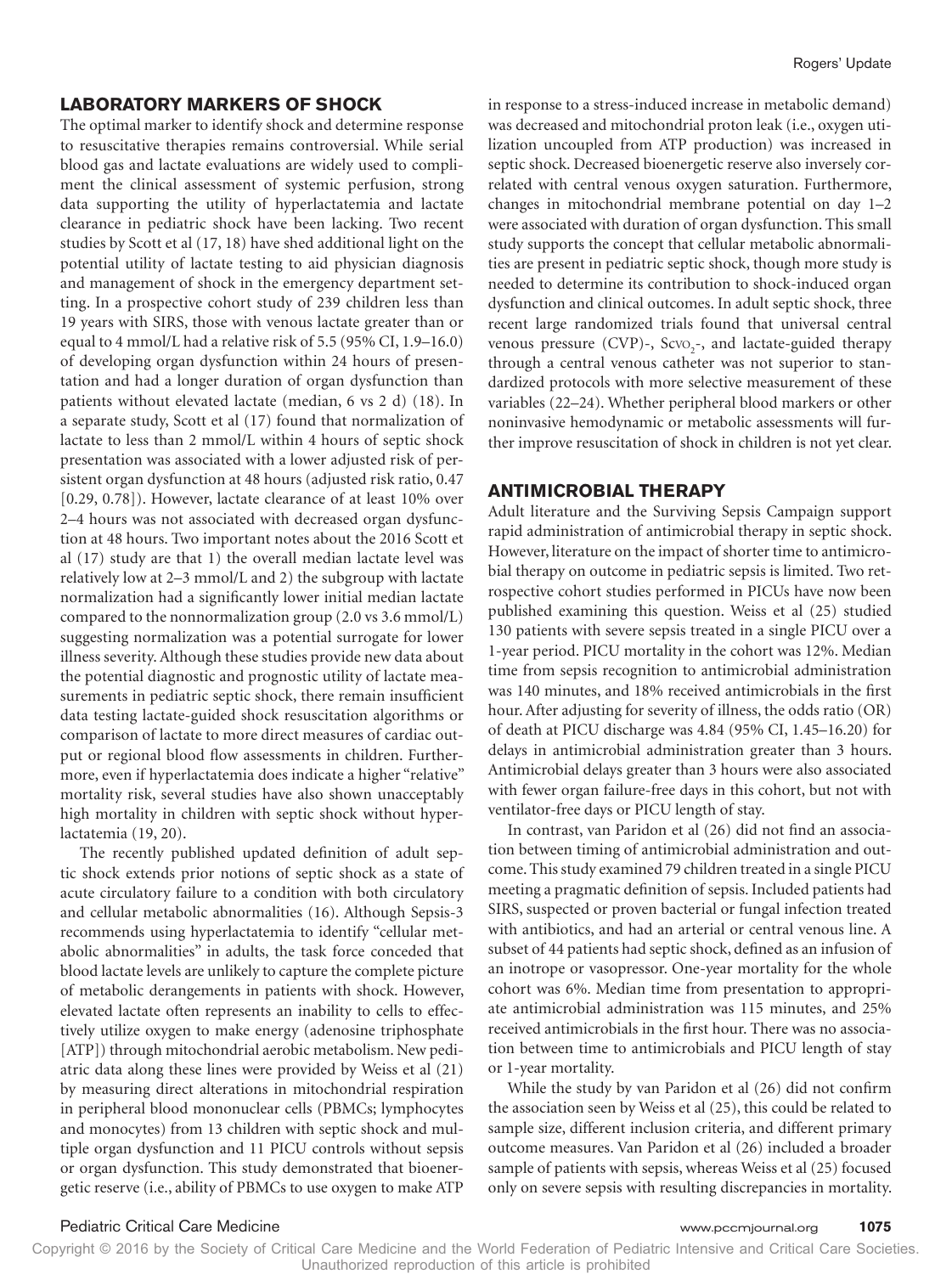Additionally, in the van Paridon (26) study, patients expected to not survive more than 24 hours were excluded, which could have eliminated a subset of patients that might have been impacted by timing of antimicrobial administration. Further rigorous, prospective, multicenter study is needed regarding timing of antimicrobial therapy and outcomes in pediatric shock.

### **VASOACTIVE THERAPY**

Multiple components of the recommended bundle of initial resuscitative care in pediatric shock (e.g., timing of antimicrobials, choice and volume of fluid resuscitation, and vasoactive infusion therapy) are based on expert opinion, extrapolation of adult data, and uncontrolled pediatric studies. A study by Ventura et al (20) offers new direct pediatric data. These authors performed a single center, double-blind, randomized controlled trial evaluating dopamine versus epinephrine as the first-line vasoactive infusion for fluid-refractory pediatric septic shock. This is the first randomized trial comparing initial choice of vasoactive infusions in pediatric septic shock. The study was done in a PICU in Brazil, and 120 children 1 month to 15 years old were enrolled and randomized. Patients with ongoing clinical signs of hypoperfusion after 40mL/kg of fluid resuscitation were randomized to receive either dopamine (starting at 5 μg/kg/min and escalating in two dose increments to 10 μg/kg/min) or epinephrine (starting at 0.1 μg/kg/min and escalating in two dose increments to 0.3 μg/kg/min). Escalations were performed every 20 minutes if the patient's hemodynamics had not met protocolized targets until the maximum dose was reached. Open-label vasoactive medications were then added and titrated by the treating clinician if the patient remained unresponsive to study drug at the maximum dose.

Baseline characteristics in the two groups were similar. Mortality rate was lower in the epinephrine group (7%) than the dopamine group (14%;  $p = 0.033$ ). The OR of death for patients in the dopamine group compared to the epinephrine group was 6.5 (95% CI, 1.1–37.8). Systolic blood pressure, mean arterial blood pressure (MAP), and MAP-CVP were higher in the epinephrine group at 6 hours after randomization and at the end of resuscitation, suggesting either that epinephrine is more effective than dopamine to reverse shock, or that achieving higher blood pressures during resuscitation, potentially explained more by differences in dose escalation rather than different drugs, may improve survival. There was also an increased odds of healthcare-associated infection in the dopamine group (OR, 67.7; 95% CI, 5.0–910.8). More hyperglycemia was seen in the epinephrine group. The study vasoactive medication was delivered either via peripheral IV catheter or intraosseous line while central venous access was secured. There were no extravasation injuries observed in either group. Although this study is limited by being performed at a single center and using a dose titration of vasoactive infusions that may not be equivalent across groups, the results are still compelling and warrant further study. The dose titration period was also aggressive, and patients unresponsive to escalating therapy after 60 minutes on

the protocol were moved to open-label therapy. Interestingly, for those who required vasoactive medications in addition to the study drug, no additional dopamine was used.

The Vasoactive Inotrope Score (VIS) is a score that attempts to normalize dosages of different vasoactive infusions to enable comparison of degree of hemodynamic support between patients receiving different or multiple vasoactive medications. This score has been shown to be a predictor of morbidity and mortality after cardiopulmonary bypass surgery in children. Haque et al (27) retrospectively evaluated 71 children with fluid-refractory septic shock admitted to a PICU in Pakistan. In this cohort, higher VIS was associated with mortality, and all children with VIS greater than 20 died. The authors suggest that VIS is a simple tool that can be used as an outcome predictor, especially in resource-limited settings.

# **EXTRACORPOREAL THERAPIES**

In 2009, the American College of Critical Care Medicine clinical practice parameters for hemodynamic support of pediatric septic shock were updated. The update included continued recommendation for consideration of extracorporeal membrane oxygenation (ECMO) support for refractory shock and a new recommendation for fluid removal through diuretics, peritoneal dialysis, or continuous renal replacement therapy (RRT) for those with signs of fluid overload once adequately fluid resuscitated. Ruth et al (28) performed a retrospective cohort study examining the outcomes of children with severe sepsis treated in PICUs at 43 children's hospitals in the PHIS database who were supported with ECMO or RRT. Overall hospital mortality was 47.8% for those supported with ECMO, 32.3% for those treated with RRT, and 58% for those receiving both therapies.

The authors found that patients with severe sepsis were more likely to receive ECMO support between 2009 and 2012 compared to 2004 through 2008 (OR, 1.18; 95% CI, 1.06– 1.33), and a lower likelihood of receiving RRT in 2009–2012 compared to 2004–2008 (OR, 0.64; 95% CI, 0.59–0.69). They also found a 6% annual decrease in mortality in patients with severe sepsis treated with these extracorporeal therapies. A similar improvement in mortality was seen for the subset of patients with severe sepsis and malignancy treated with extracorporeal therapies. Mortality for patients with severe sepsis treated with ECMO correlated inversely with center volume of ECMO cases. These data are supportive of the idea that while the mortality remains high for patients with severe sepsis requiring extracorporeal support, steady improvement in outcomes is evident.

# **MORTALITY PREDICTION AND RISK STRATIFICATION**

Early risk stratification using biomarkers is a promising method to identify patients at higher risk for morbidity and mortality who would be candidates for more aggressive interventions or for clinical trial enrollment. Acute kidney injury (AKI) is common in severe sepsis and associated with poor outcome. Wong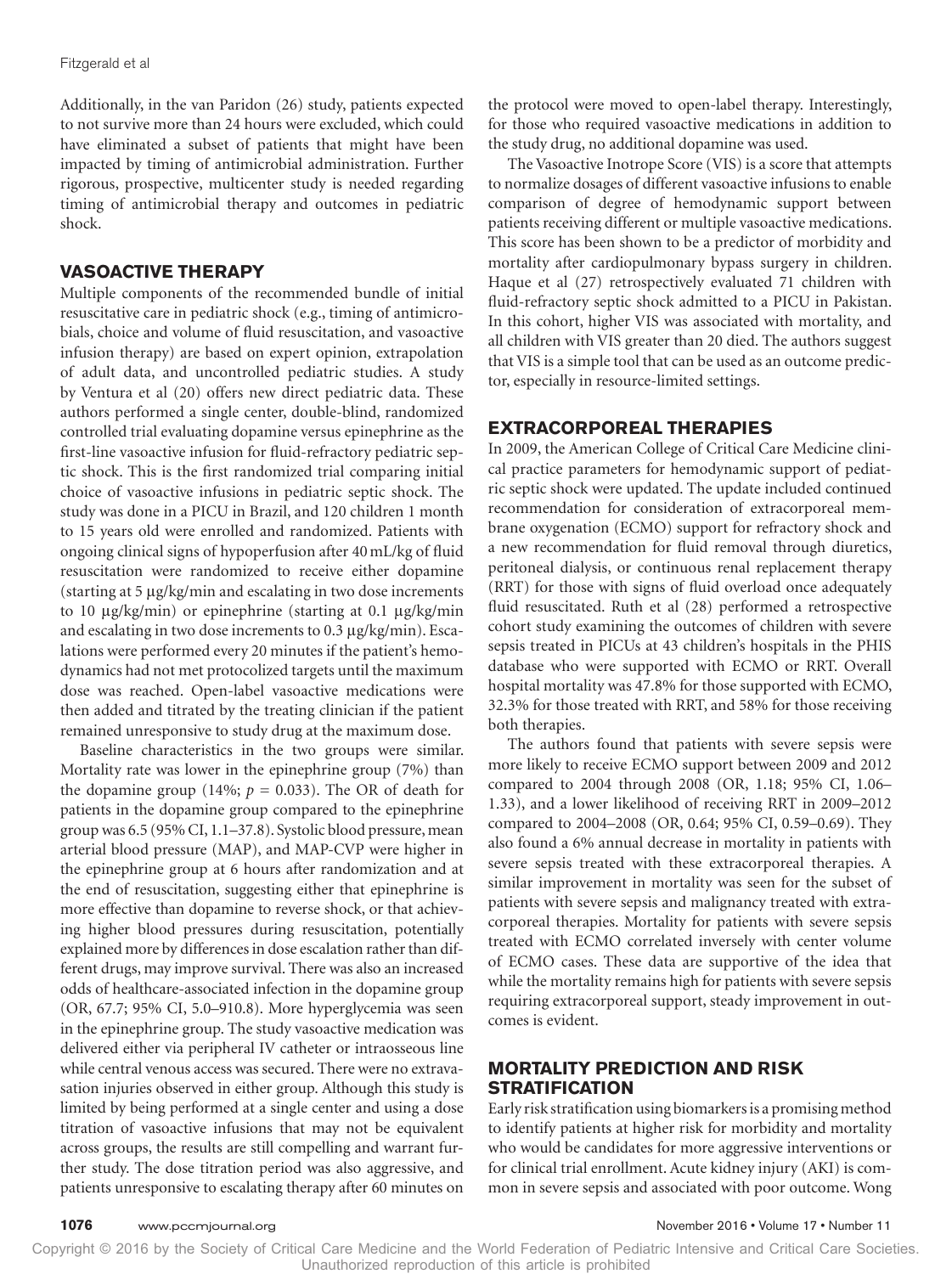et al (29) measured AKI biomarkers in a derivation cohort of 241 children with septic shock and a separate test cohort of 200 children with septic shock to determine a risk stratification model using Classification and Regression Tree analysis. The model predicts septic AKI at day 3 of septic shock, and the authors postulate that identification of these at risk patients could inform clinical decision making.

The risk stratification final model included the presence of AKI on day 1, and biomarkers elastase 2, matrix metalloproteinase 8, and proteinase 3. In the test cohort, 29% of patients identified as at intermediate to high risk had septic AKI at day 3, versus only 2% of the patients identified as low risk by the model. The model had excellent performance in the derivation cohort (area under the curve [AUC] of 0.95 and sensitivity of 93%) and very good performance in the test cohort (AUC of 0.83 and sensitivity of 85%). In both cohorts, the model added to predictive ability of the presence of septic AKI on day 1. In the combined cohort (derivation and test cohorts), the model was more predictive of septic AKI on day 3 than other mortality prediction models (Pediatric Risk of Mortality or PEdiatRic SEpsis biomarkEr Risk modEl, a biomarker-based mortality prediction model), reflecting that the model developed was biologically plausible and predictive of AKI rather than a simple reflection of illness severity.

Early prediction of morbidity and mortality is important for risk stratification in patients with severe sepsis. It is well recognized that patients have not returned fully to baseline health at hospital discharge, and are at risk for subsequent rehospitalization and mortality. Determining factors that impact postdischarge mortality may help providers identify patients that would most benefit from close follow-up while recovering from sepsis.

Wiens et al (30) derived risk prediction models for postdischarge mortality in a population of 1,242 children in Uganda hospitalized for acute infections using readily measured variables. The final model for postdischarge mortality prediction included mid-upper arm circumference, time since last hospitalization, oxygen saturation, abnormal Blantyre Coma Scale score, and HIV-positive status. The AUC for mortality prediction was 0.82, and the authors estimated that 35% of children would be identified as high risk for mortality. Although the predictive model may not generalizable to more developed regions with different infectious disease patterns, this study exemplifies how region-specific predictors of postdischarge mortality may help to identify a vulnerable population for close follow-up to decrease long-term morbidity and mortality.

# **BUNDLED APPROACHES TO SHOCK RECOGNITION AND MANAGEMENT**

Recognition and management bundles are increasingly being used to enhance resuscitation of pediatric septic shock. Although a bundled approach has been emphasized for adult septic shock through the Surviving Sepsis Campaign for several decades, the application of these bundles to pediatric patients has been less pervasive. In the last 5 years, several studies have demonstrated that a bundled approach to shock recognition

and management can increase adherence to guidelines, decrease time to therapy, and improve outcomes in pediatric septic shock (10, 31, 32). For example, Paul et al (33) showed that improved adherence to a five-component sepsis bundle that included timely 1) recognition of septic shock, 2) vascular access, 3) administration of IV bolus fluid, 4) antibiotics, and 5) vasoactive agents (when necessary) within 60 minutes was associated with a decrease in mortality from 5% to 2%.

More recently, Balamuth et al (34) compared the sensitivity and specificity of routine physician judgment versus an automated electronic algorithmic alert to recognize children with severe sepsis/septic shock in a large academic pediatric emergency department. The electronic alert was based on vital signs, high-risk comorbid conditions, altered mentation, and abnormal perfusion. The electronic algorithmic alert was more sensitive (92.1%) than physician judgment (72.7%) but less specific, resulting in more than 3,000 false-positive sepsis activation alerts. The authors concluded that a routine alert embedded within the electronic health record may be best used to trigger a rapid bedside clinician assessment for sepsis in order to maximize sepsis recognition without overextending available resources. Similarly, Akcan Arikan et al (35) demonstrated that an electronic sepsis recognition alert combined with rapid clinician assessment and implementation of a protocolized resuscitation bundle was associated with a lower rate of AKI (54% preintervention vs 29% postintervention) and mortality (8.3% vs 1.7%). Along these lines, Tuuri et al (36) demonstrated that a similar approach using a paper-based septic shock screening tool at emergency department triage could also improve time to critical interventions when coupled with rapid bedside clinician assessment of positive screens for continuation of a septic shock resuscitation bundle. This may be a more feasible approach at smaller institutions with fewer information technology resources.

Two recent studies highlight the role that simulation can play in improving recognition and resuscitation of pediatric shock. Investigators from International Network for Simulation-Based Pediatric Innovation, Research and Education and Improving Pediatric Acute Care Through Simulation demonstrated high variability in adherence to pediatric guidelines across pediatric emergency department teams using a simulated case of an infant in septic shock (37). Notably, teams with greater composite experience achieved the highest guideline adherence, highlighting the importance of reiterative experience in shock management. Given the relatively low frequency of shock among pediatric acute illness, simulation may help to optimize bedside implementation of management bundles. Qian et al (38) demonstrated that repetitive simulation team training could effectively improve compliance with resuscitation bundles and reduce the time to critical interventions for children with septic shock.

# **CORTICOSTEROID USE**

Corticosteroid use is currently recommended in refractory septic shock; however, the benefit remains unproven and controversial. Wong et al (39) compared gene expression in

#### Pediatric Critical Care Medicine www.pccmjournal.org **1077**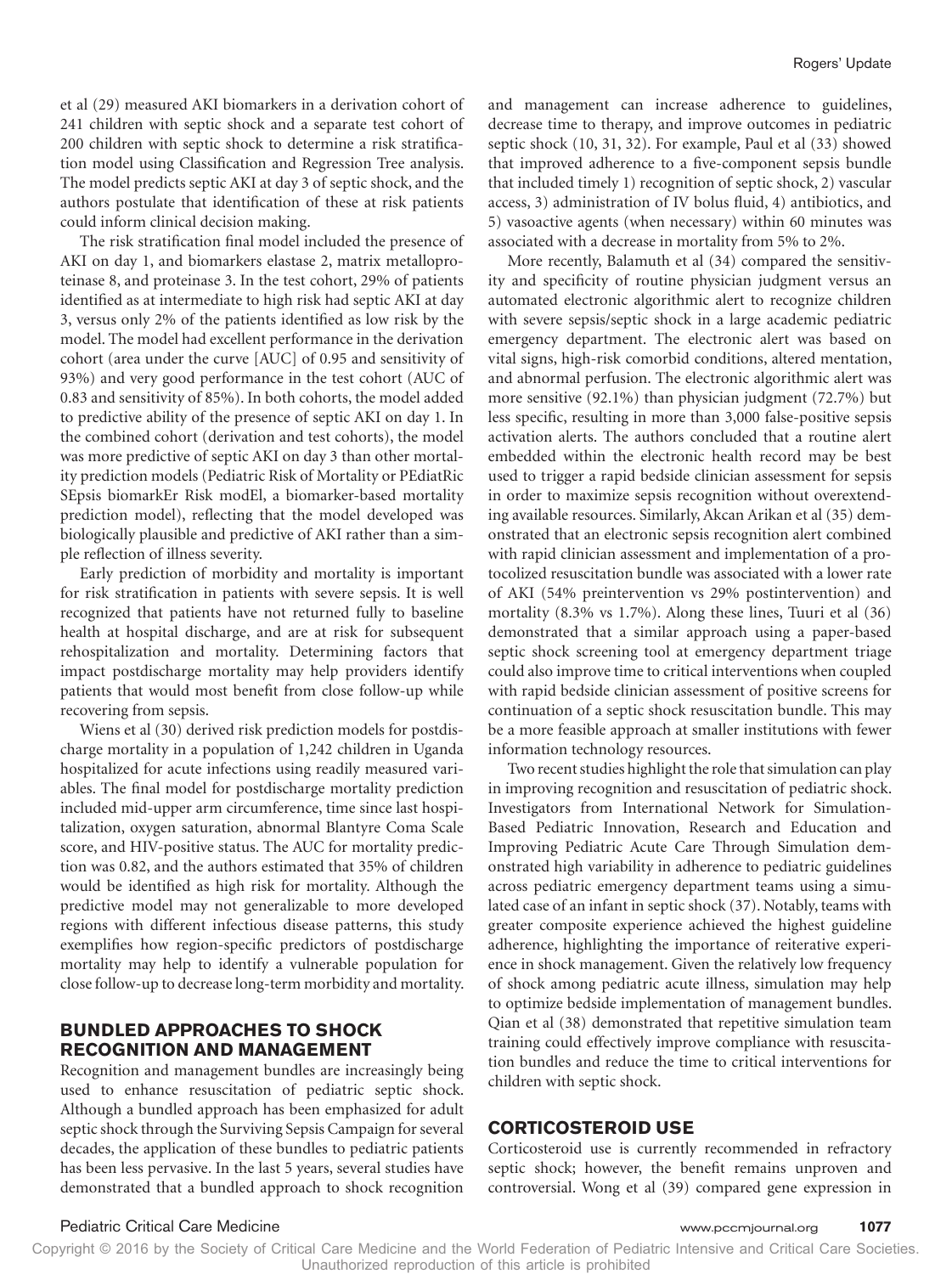children with septic shock who did ( $n = 70$ ) and did not ( $n =$ 110) receive corticosteroid therapy in a retrospective observational study. Notably, gene expression related to the adaptive immune response was down-regulated in both groups compared to normal controls, but to a greater extent in patients who received corticosteroids. While cause-and-effect cannot be determined from study, the authors raised concern that treatment with corticosteroids may repress adaptive immunity in patients with septic shock.

This group has also used gene expression to identify subclasses of patients with septic shock with different morbidity and mortality, but have now moved this technology closer to the bedside using a messenger RNA technology that can provide results on expression of the 100 subclass-defining genes in 8–12 hours (40). Using test and validation cohorts of children with septic shock, the authors were able to reliably assign patients to subclasses with different morbidity and mortality rates based on their gene expression profile using samples collected within the first 24 hours of PICU presentation with septic shock. Interestingly, Wong et al (40) also found that corticosteroids were associated with increased mortality in the higher risk subclass of patients. The authors conclude that this technology has the potential to identify a subset of patients who may not respond favorably to adjunctive corticosteroid therapy.

### **FUTURE RESEARCH DIRECTIONS**

The Lancet Commission on Research has laid the groundwork for a very thoughtful and ambitious agenda in sepsis research globally. Furthermore, thoughtful commentaries on the research that is needed for neonates in resource-poor areas as well as for the poorest in the world are exciting new developments that may change our understanding and approaches to sepsis in the next few years (41, 42). The authors emphasize the disappointing reality that, despite numerous promising drugs, there remain no specific antisepsis treatments and management relies mainly on recognition and aggressive organ support. In resource-rich countries, unraveling the pathobiology of sepsis and ensuring earlier recognition will take precedence, while in resource-poor countries, creative solutions to implement basic life-saving resuscitative therapies and antibiotics are the priority. Innovation in sepsis care as well as in adaptive clinical trial design will be increasingly important.

### **CONCLUSIONS**

There have been a remarkable number of recent studies in the field of pediatric shock recognition and management, although research has largely centered on severe sepsis and septic shock. The notable breadth of international contributions in this field is particularly enlightening given the global public health impact of sepsis and shock on children. While there has been significant progress in the understanding of sepsis epidemiology and use of extracorporeal therapies in critically ill children with sepsis, the role of hyperlactatemia and risk stratification in pediatric septic shock, and the optimal timing of antibiotic administration, more work is clearly needed. Importantly, the consistent theme of a beneficial role for a bundled approach to septic shock recognition and management to improve both care and outcomes should drive their inclusion into future updates of pediatric shock guidelines. A roadmap to relevant research offers possibilities to improve knowledge and outcomes.

#### **REFERENCES**

- 1. Cohen J, Vincent JL, Adhikari NK, et al: Sepsis: A roadmap for future research. *Lancet Infect Dis* 2015; 15:581–614
- 2. Schlapbach LJ, Straney L, Alexander J, et al; ANZICS Paediatric Study Group: Mortality related to invasive infections, sepsis, and septic shock in critically ill children in Australia and New Zealand, 2002- 13: A multicentre retrospective cohort study. *Lancet Infect Dis* 2015; 15:46–54
- 3. Goldstein B, Giroir B, Randolph A: International pediatric sepsis consensus conference: Definitions for sepsis and organ dysfunction in pediatrics. *Pediatr Crit Care Med* 2005; 6:2–8
- 4. Weiss SL, Fitzgerald JC, Pappachan J, et al; Sepsis Prevalence, Outcomes, and Therapies (SPROUT) Study Investigators and Pediatric Acute Lung Injury and Sepsis Investigators (PALISI) Network: Global epidemiology of pediatric severe sepsis: The sepsis prevalence, outcomes, and therapies study. *Am J Respir Crit Care Med* 2015; 191:1147–1157
- 5. Ruth A, McCracken CE, Fortenberry JD, et al: Pediatric severe sepsis: Current trends and outcomes from the Pediatric Health Information Systems database. *Pediatr Crit Care Med* 2014; 15:828–838
- 6. Balamuth F, Weiss SL, Neuman MI, et al: Pediatric severe sepsis in U.S. children's hospitals. *Pediatr Crit Care Med* 2014; 15:798–805
- 7. Balamuth F, Weiss SL, Hall M, et al: Identifying pediatric severe sepsis and septic shock: Accuracy of diagnosis codes. *J Pediatr* 2015; 167:1295–1300.e4
- 8. Hartman ME, Linde-Zwirble WT, Angus DC, et al: Trends in the epidemiology of pediatric severe sepsis. *Pediatr Crit Care Med* 2013; 14:686–693
- 9. Odetola FO, Gebremariam A, Freed GL: Patient and hospital correlates of clinical outcomes and resource utilization in severe pediatric sepsis. *Pediatrics* 2007; 119:487–494
- 10. Paul R, Neuman MI, Monuteaux MC, et al: Adherence to PALS sepsis guidelines and hospital length of stay. *Pediatrics* 2012; 130:e273–e280
- 11. Kissoon N, Uyeki TM: Sepsis and the global burden of disease in children. *JAMA Pediatr* 2016; 170:107–108
- 12. Cvetkovic M, Lutman D, Ramnarayan P, et al: Timing of death in children referred for intensive care with severe sepsis: Implications for interventional studies. *Pediatr Crit Care Med* 2015; 16:410–417
- 13. Launay E, Gras-Le Guen C, Martinot A, et al: Suboptimal care in the initial management of children who died from severe bacterial infection: A population-based confidential inquiry. *Pediatr Crit Care Med* 2010; 11:469–474
- 14. Ninis N, Phillips C, Bailey L, et al: The role of healthcare delivery in the outcome of meningococcal disease in children: Case-control study of fatal and non-fatal cases. *BMJ* 2005; 330:1475
- 15. Weiss SL, Fitzgerald JC, Maffei FA, et al; SPROUT Study Investigators and Pediatric Acute Lung Injury and Sepsis Investigators Network: Discordant identification of pediatric severe sepsis by research and clinical definitions in the SPROUT international point prevalence study. *Crit Care* 2015; 19:325
- 16. Singer M, Deutschman CS, Seymour CW, et al: The Third International Consensus Definitions for Sepsis and Septic Shock (Sepsis-3). *JAMA* 2016; 315:801–810
- 17. Scott HF, Brou L, Deakyne SJ, et al: Lactate clearance and normalization and prolonged organ dysfunction in pediatric sepsis. *J Pediatr* 2016; 170:149–155.e1

#### **1078** www.pccmjournal.org November 2016 • Volume 17 • Number 11